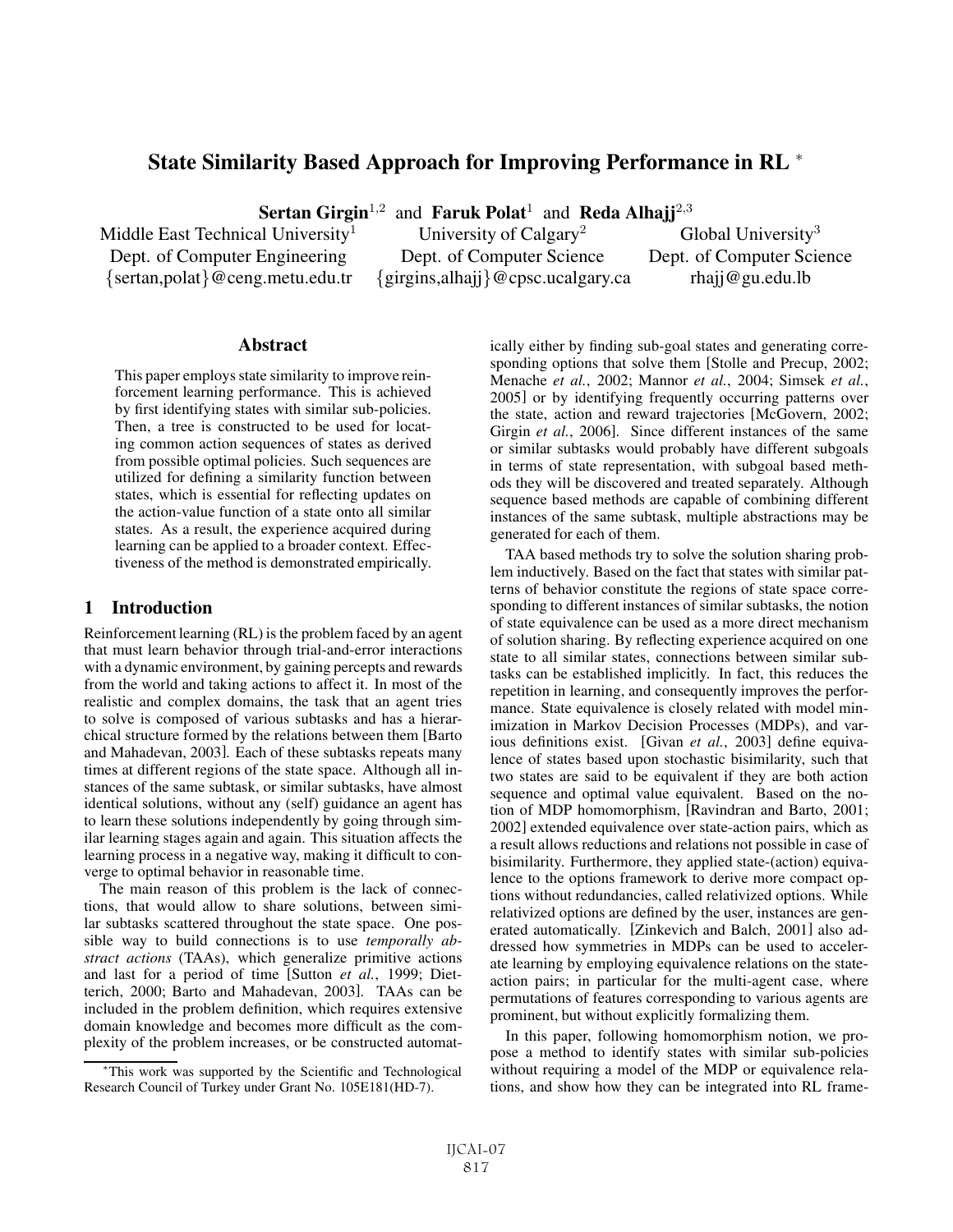work to improve the learning performance. Using the collected history of states, actions and rewards, traces of policy fragments are generated and then translated into a tree form to efficiently identify states with similar sub-policy behavior based on the number of common action-reward sequences. Updates on the action-value function of a state are then reflected to all similar states, expanding the influence of new experiences. The proposed method can be treated as a metaheuristic to guide any underlying RL algorithm. We demonstrate the effectiveness of this approach by reporting test results on two domains, namely various versions of the taxi cab and the room doorway problems. Further, the proposed method is compared with other RL algorithms, and a substantial level of improvement is observed on different test cases. Also, we present how the performance of out work compares with hierarchical RL algorithms, although the approaches are different. The tests demonstrate the applicability and effectiveness of the proposed approach.

The rest of this paper is organized as follows: In Section 2, we briefly describe the standard RL framework of discrete time, finite MDPs, define state equivalence based on MDP homomorphisms, and show how they can be used to improve the learning process. Our approach to how similar states can be identified during the learning process is presented in Section 3. Experimental results are reported and discussed in Section 4. Section 5 is conclusions.

## 2 Background and Motivation

In this section, we briefly overview the background necessary to understand the material introduced in this paper. We start by defining MDP and related RL problem.

An MDP is a tuple  $\langle S, A, \Psi, T, R \rangle$ , where S is a finite set of states, A is a finite set of actions,  $\Psi \subseteq S \times A$  is the set of admissible state-action pairs,  $T : \Psi \times S \to [0, 1]$  is a state transition function such that  $\forall (s, a) \in \Psi$ ,  $\sum_{s' \in S} T(s, a, s') = 1$ , and  $R : \Psi \to \Re$  is a reward function.  $R(s, a)$  is the *immediate* expected reward received when action a is executed in state s.<sup>1</sup> A (stationary) *policy*,  $\pi : \Psi \to [0, 1]$ , is a mapping that defines the probability of selecting an action in a particular state. The *value* of a state s under policy  $\pi$ ,  $V^{\pi}(s)$ , is the expected infinite discounted sum of rewards that the agent will gain if it starts in state s and follows  $\pi$ . In particular, if the agent takes action a at state s and then follows  $\pi$ , the resulting sum is called the value of the state-action pair  $(s, a)$ and denoted  $Q^{\pi}(s, a)$ . The objective of an agent is to find an *optimal policy*,  $\pi^*$ , which maximizes the state value function for all states. Based on the experience in the form of sample sequences of states, actions, and rewards collected from on-line or simulated trial-and-error interactions with the environment, RL methods try to find a solution to an MDP by approximating optimal value functions. Detailed discussions of various approaches can be found in [Kaelbling *et al.*, 1996; Sutton and Barto, 1998; Barto and Mahadevan, 2003].

RL problems, in general, inherently contain subtasks that need to be solved by the agent. These subtasks can be represented by simpler MDPs that locally preserve the state transition and reward dynamics of the original MDP. Let  $M =$ 



Figure 1: (a) Markov Decision Process  $M$ , and (b) its homomorphic image  $M'$ . Directed edges indicate state transitions. Each edge label denotes the action causing the transition between connected states and the associated expected reward.

 $\langle S, A, \Psi, T, R \rangle$  and  $M' = \langle S' \cup \{s_\Upsilon\}, A' \cup \{a_\Upsilon\}, \Psi', T', R' \rangle$ be two MDPs, such that  $s_{\Upsilon}$  is an absorbing state with a single admissible action  $a<sub>T</sub>$  which, once executed, transitions back to s<sub>Y</sub> with certainty. A surjection  $h : \Psi \to \Psi' \cup \{(s_{\Upsilon}, a_{\Upsilon})\}$ is a *partial MDP* homomorphism (pMDPH) from  $\tilde{M}$  to  $\tilde{M}'$ , if for all states that do not map to  $s_{\Upsilon}$ , state-action pairs that have the same image under  $h$  also have the same block transition behavior in M and the same expected reward<sup>2</sup>. Under  $h$ ,  $M'$  is called the *partial homomorphic image* of  $M^3$ . Two state-action pairs  $(s_1, a_1)$  and  $(s_2, a_2)$  in M are said to be *equivalent* if  $h(s_1, a_1) = h(s_2, a_2)$ ; states  $s_1$  and  $s_2$  are equivalent if there exists a bijection  $\rho : A_{s_1} \to A_{s_2}$  such that  $\forall a \in A_{s_1}, h(s_1, a) = h(s_2, \rho(a))$ . The set of state-action pairs equivalent to  $(s, a)$ , and the set of states equivalent to s are called the equivalence classes of  $(s, a)$  and s, respectively. [Ravindran and Barto, 2001] proved that if  $h$  above is a complete homomorphism, then an optimal policy  $\pi^*$  for M can be constructed from an optimal policy for  $M^{14}$ . This makes it possible to solve an MDP by solving one of its homomorphic images which can be structurally simpler and easier to solve. However, in general such a construction is not viable in case of pMDPHs, since the optimal policies would depend on the rewards associated with absorbing states.

For example, consider the deterministic MDP M given in Fig. 1(a). If the discount factor,  $\gamma$ , is set as 0.9, then optimal policy at  $s_2$  is to select action  $a_2$ ; M' given in Fig. 1(b) is a partial homomorphic image of  $M<sup>5</sup>$  and one can easily determine that  $Q^*(s_2, a_1) = 1$  and  $Q^*(s_2, a_2) = 9 * c$ , where c is the expected reward for executing action  $a<sub>T</sub>$  at the absorbing state. Accordingly, the optimal policy for  $M'$  at  $s_2$  is to select  $a_1$  if  $c < 1/9$ , and  $a_2$  otherwise, which is different than the optimal policy for  $M$ . This example demonstrates that unless reward functions are chosen carefully, it may not be possible to solve a given MDP by employing the solutions of its partial homomorphic images. However, if equivalence classes of state-action pairs and states are known, they can be used to speed up the learning process. Let  $(s, a)$  and  $(s', a')$  be two equivalent state-action pairs in a given MDP  $M$  based on the partial homomorphic image  $M'$  of M under the surjection h.

 ${}^{2}h((s, a)) = (f(s), g_s(a)),$  where  $f : S \to S' \cup \Upsilon$  is a sur-<br>ion and  $\{g_a : A_a \to A'_{a'} \cup s \in S\}$  is a set of state dependent jection and  $\{g_s : A_s \to A'_{f(s)} | s \in S\}$  is a set of state dependent surjections surjections.

<sup>3</sup> For a formal definition see [Ravindran and Barto, 2001; 2002]

 ${}^{4}\forall a \in g_s^{-1}(a'), \pi^*(s, a) = \pi^*_{M'}(f(s), a')/|g_s^{-1}(a')|$ <br>  ${}^{5}\text{Under } b \text{ defined as } f(s_1) = s, \ f(s_2) = s, \ f(s_3) = s$ 

<sup>5</sup>Under *h* defined as  $f(s_1) = s_1$ ,  $f(s_2) = s_2$ ,  $f(s_3) = f(s_4) =$ <br>  $g_1$ ,  $g_2$  ( $g_3$ ) =  $g_3$ ,  $g_4$ ,  $g_5$  ( $g_1$ ) =  $g_2$  $s_{\Upsilon}, g_{\{s_1,s_2\}}(a_1) = a_1, g_{s_2}(a_2) = a_2, g_{\{s_3,s_4\}}(a_1) = a_{\Upsilon}$ 

 $\frac{1}{s}$ , *a* is used instead of  $(s, a)$ , wherever possible.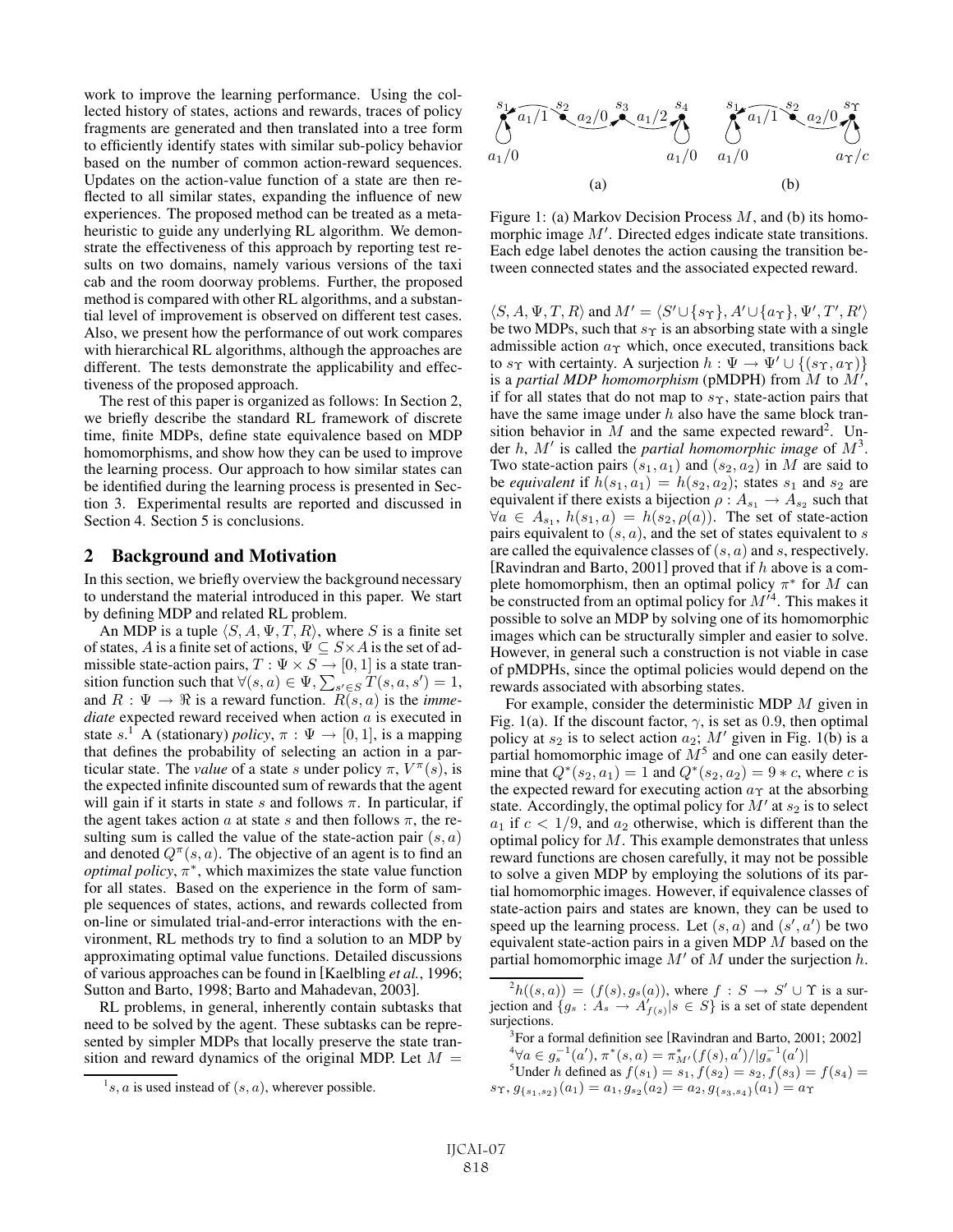Suppose that while learning the optimal policy, the agent selects action  $a$  at state  $s$  which takes it to state  $t$  with an immediate reward  $r$ , such that  $t$  is mapped to a non-absorbing state under h. Let  $\Omega$  be the set of states in M which are accessible from  $s'$  by taking action  $a'$ , i.e. probability of transition is non-zero, and are mapped to the same state in  $M'$  as t under h. By definition, for any  $t' \in \Omega$ , the probability of experiencing a transition from  $s'$  to  $t'$  upon taking action  $a'$  is equal to that of from s to t upon taking action a. Also, since  $(s, a)$  and  $(s', a')$  are equivalent, we have  $R(s, a) = R(s', a')$ , i.e., both state-action pairs have the same expected reward, and since  $t$  is mapped to a non-absorbing state, independent of the reward assigned to the absorbing state, they have the same policy. Therefore, for any state  $t' \in \Omega$ ,  $o = \langle s', a', r, t' \rangle$  can be regarded as a virtual experience tuple and  $Q(s', a')$  can be updated similar to  $Q(s, a)$  based on observation o, i.e., pretending as if action  $a'$  transitioned the agent from state  $s'$  to state  $t^{\prime}$  with an immediate reward r.

The method described above assumes that equivalence classes of states and corresponding pMDPHs are already known. If such information is not available prior to learning, then, for a restricted class of pMDPHs, it is still possible to identify states that are similar to each other with respect to state transition and reward behavior based on the history of events, as we show in the next section. Experience gathered on one state, then, can be reflected to similar states to improve the performance of learning.

# 3 Finding Similar States

For the rest of the paper, we will restrict our attention to *direct* pMDPHs in which, except the absorbing state and its associated action, the action sets of an MDP and its homomorphic image are the same and there is an identity mapping on the action component of state-action tuples<sup>6</sup>. Let  $M = \langle S, A, \Psi, T, R \rangle$  be a given MDP. Starting from state s, a sequence of states, actions and rewards  $\sigma = s_1, a_2, r_2, \ldots, r_{n-1}, s_n$ , such that  $s_1 = s$  and each  $a_i, 2 \le i \le n - 1$ , is chosen by following a policy  $\pi$  is called a  $\pi$ -history of s with length n.  $AR_{\sigma}$  =  $a_1r_1a_2 \ldots a_{n-1}r_{n-1}$  is the action-reward sequence of  $\sigma$ , and the restriction of  $\sigma$  to  $\Sigma \subseteq S$ , denoted by  $\sigma_{\Sigma}$ , is the longest prefix  $s_1, a_2, r_2, \ldots, r_{i-1}, s_i$  of  $\sigma$ , such that for all  $j = 1..i, s_j \in \Sigma$  and  $s_{i+1} \notin \Sigma$ . If two states of M are equivalent under a direct pMDPH  $h$ , then the set of images of  $\pi$ -histories restricted to the states that map to non-absorbing states under h, and consequently, the list of associated actionreward sequences are the same  $<sup>7</sup>$ . This property of equiva-</sup> lent states leads to a natural approach to calculate the similarity between any two states based on the number of common action-reward sequences.

Given any two states s and s' in S, let  $\Pi_{s,i}$  be the set of  $\pi$ -histories of state s with length i, and  $\varsigma_i(s, s')$  calculated as

$$
\varsigma_i(s, s') = \frac{\sum_{j=1}^i |\{\sigma \in \Pi_{s,j} | \exists \sigma' \in \Pi_{s',j}, AR_{\sigma} = AR_{\sigma'}\}|}{\sum_{j=1}^i |\Pi_{s,j}|}
$$

be the ratio of the number of common action-reward sequences of  $\pi$ -histories of s and s' with length up to i to the number of action-reward sequences of  $\pi$ -histories of s with length up to i.  $\varsigma_i(s, s')$  will be close to 1, if s' is similar to s in terms of state transition and reward behavior; and close to 0, in case they differ considerably from each other. Note that, even for equivalent states, the action-reward sequences will eventually deviate and follow different courses as the subtask that they are part of ends. As a result, for  $i$  larger than some threshold value,  $\varsigma_i$  would inevitably decrease and no longer be a permissible measure of the state similarity. On the contrary, for very small values of i, such as 1 or 2,  $\varsigma_i$  may over estimate the amount of similarity since number of common action-reward sequences can be high for short action-reward sequences. Also, since optimal value of  $i$  depends on the subtasks of the problem, to increase robustness, it is necessary to take into account action-reward sequences of various lengths. Therefore, the maximum value or weighted average of  $\zeta_i(s, s')$  over a range of problem specific i values,  $k_{min}$ and  $k_{max}$ , can be used to combine the results of evaluations and approximately measure the degree of similarity between states s and s', denoted by  $\varsigma(s, s')$ . Once  $\varsigma(s, s')$  is calculated, s' is regarded as equivalent to s if  $\varsigma(s, s')$  is over a given threshold value  $\tau_{similarity}$ . Likewise, by restricting the set of  $\pi$ -histories to those that start with a given action  $\alpha$  in the calculation of  $\varsigma(s, s')$ , similarity between state-action pairs  $(s, a)$  and  $(s', a)$  can be measured approximately.

If the set of  $\pi$ -histories for all states are available in advance, then equivalent states can be identified prior to learning. However, in general, the dynamics of the system is not known in advance and consequently such information is not accessible. Therefore, using the history of observed events (i.e. sequence of states, actions taken and rewards received), the agent must incrementally store the  $\pi$ -histories of length up to  $k_{max}$  during learning and enumerate common actionreward sequences of states in order to calculate similarities between them. For this purpose, we propose an auxiliary structure called *path tree*, which stores the prefixes of actionreward sequences of  $\pi$ -histories for a given set of states. A path tree  $P = \langle N, E \rangle$  is a labeled rooted tree, where N is the set of nodes, such that each node represents a unique actionreward sequence; and  $e = (u, v, \langle a, r \rangle) \in E$  is an edge from u to v with label  $\langle a, r \rangle$ , indicating that action-reward sequence v is obtained by appending  $a, r$  to  $u$ , i.e.,  $v = u a r$ . The root node represents the empty action sequence. Furthermore, each node u holds a list of  $\langle s, \xi \rangle \in S \times \mathcal{R}$  tuples, stating that state  $s$  has one or more  $\pi$ -histories starting with

 $\frac{6}{7}g_s(a) = a$ , for every s that maps to a non-absorbing state.<br> $\frac{7}{7}$  et (e, a) and (s' a') be two state-action pairs that are e

Let  $(s, a)$  and  $(s', a')$  be two state-action pairs that are equiv-<br>t to each other based on partial homomorphic image  $M'$ alent to each other based on partial homomorphic image  $M' =$  $\langle S' \cup \{s_{\Upsilon}\}, A \cup \{a_{\Upsilon}\}, \Psi', T', R' \rangle$  of  $M = \langle S, A, \Psi, T, R \rangle$  under direct pMDPH *b*. Consider a  $\pi$ -history of state s of length der direct pMDPH  $h$ . Consider a  $\pi$ -history of state s of length n, and let  $\Sigma_h \subseteq S$  be the inverse image of S' under h, and  $\sigma_{\Sigma_h} = s_1, a_2, r_2, \dots, r_{k-1}, s_k, k \leq n$  be the restriction of  $\sigma$  on  $\Sigma_k$ .<br> $\Sigma_k$ . The image of  $\sigma_{\Sigma}$  under h, denoted by  $F(\sigma_{\Sigma})$  is obtained  $\Sigma_h$ . The image of  $\sigma_{\Sigma_h}$  under h, denoted by  $F(\sigma_{\Sigma_h})$ , is obtained<br>by manning each state s<sub>i</sub> to its counternart in  $S'$  i.e.  $F(\sigma_{\Sigma_h}) =$ by mapping each state  $s_i$  to its counterpart in  $S'$ , i.e.,  $F(\sigma_{\Sigma_h}) =$ <br> $h(s_1)$ ,  $g_2$ ,  $r_b$ ,  $h(s_2)$ ,  $R_v$ ,  $h(s_3)$ ,  $R_v$ ,  $h(s_4)$ ,  $h(s_5)$ ,  $h(s_6)$ ,  $h(s_7)$ ,  $h(s_8)$  $h(s_1), a_2, r_2, h(s_2), a_3, \ldots, r_{k-1}, h(s_k)$ . By definition,  $F(\sigma_{\Sigma_h})$  is a  $\pi$ -history of  $h(s)$  in  $M'$ , and since s and s' are equivalent, there

exists a  $\pi$ -history  $\sigma'$  of s' such that the image of its restriction to  $\Sigma_h$ under h is equal to  $F(\sigma_{\Sigma_h})$ , i.e.,  $F(\sigma_{\Sigma_h}) = F(\sigma_{\Sigma_h})$ ; and furthermore  $AR_{\sigma_{\Sigma_h}'} = AR_{\sigma_{\Sigma_h}}$ .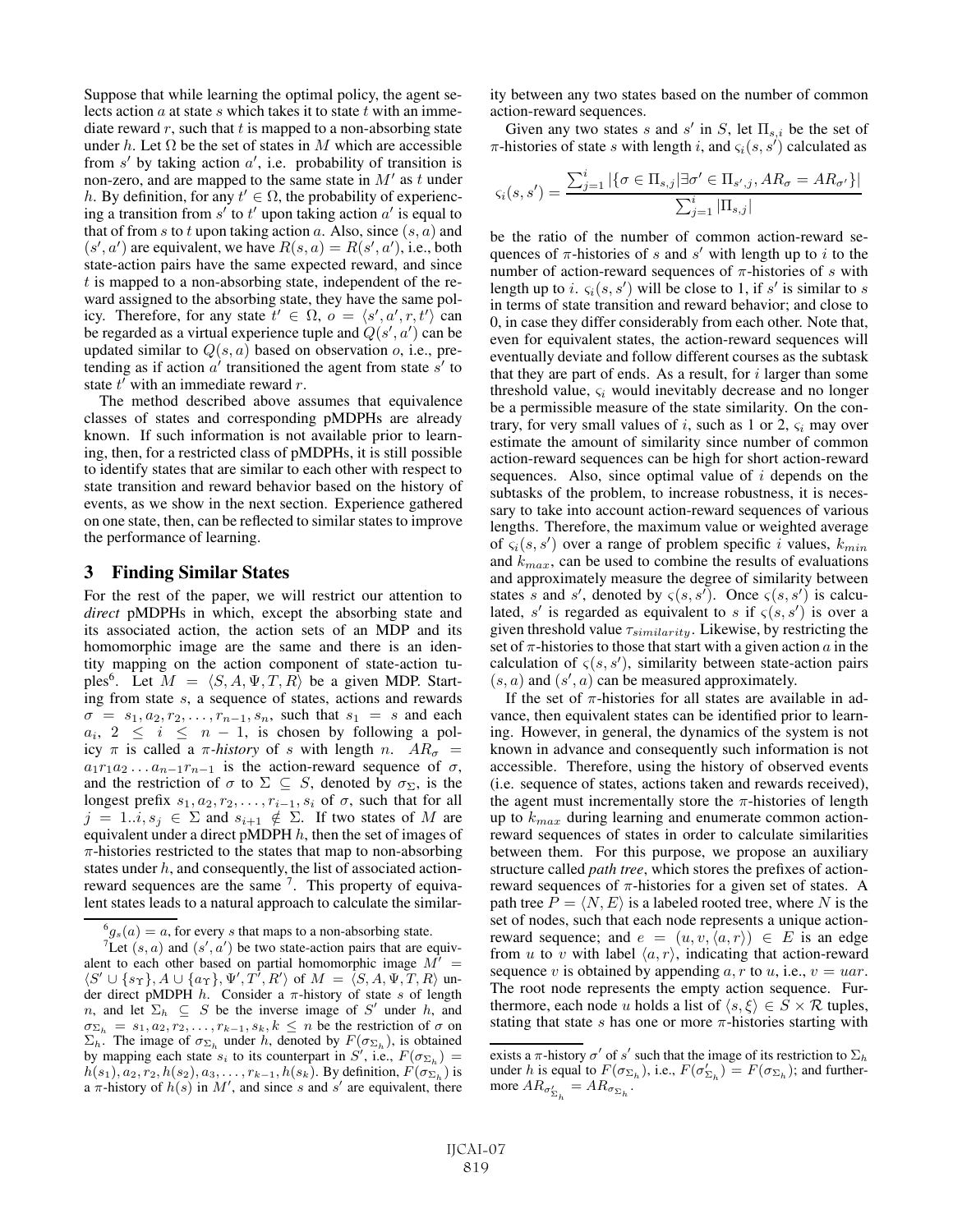#### Algorithm 1 Q-learning with equivalent state update.

1: Initialize  $Q$  arbitrarily (e.g.,  $Q(\cdot,\cdot)=0)$ 2: Let  $T$  be the path tree initially containing root node only. 3: **repeat**<br>4: Let 4: Let s be the current state<br>5: **repeat** 5: **repeat**  $\triangleright$  for each step  $\triangleright$  for each step  $\cdot$   $\cdot$  Choose and execute a from susing policy derived from 6: Choose and execute a from s using policy derived from  $\Omega$  with sufficient exploration. Observe r and the next state s' Q with sufficient exploration. Observe r and the next state s';<br>append  $\langle s, a, r, s' \rangle$  to observation history append  $\langle s, a, r, s' \rangle$  to observation history.<br>  $\Delta O(s, a) = \alpha (r + \gamma \max_{s \in A} f, a)$ 7:  $\Delta Q(s, a) = \alpha (r + \gamma \max_{a' \in A_{s'}} Q(s', a') - Q(s, a))$ 8: **for all**  $(t, a_t)$  similar to  $(s, a)$  **do**<br>9: Let t' be a state similar to s'. 9: Let t' be a state similar to s'.<br>  $0 \cdot \Delta O(t, a_t) = \alpha (r + \gamma m)$ 10:  $\Delta Q(t, a_t) = \alpha (r + \gamma \max_{a_{t'} \in A_{t'}} Q(t', a_{t'}) Q(t, a_t)$ 11: **end for**  $s = s'$ 12:  $s = s'$ <br>13: **until** s is : 13: **until** s is a terminal state  $14$ : **Ising the observation his** 14: Using the observation history, generate the set of  $\pi$ -histories of length up to  $k_max$  and add them T. 15: Traverse  $T$  and update eligibility values of the tuples in each node; prune tuples with eligibility value less than  $\xi_{threshold}$ .

16: Calculate  $\varsigma$  and determine similar states  $s, s'$  such that  $\varsigma(s,s') > \tau_{similarity}.$ <br>Clear observation

- 17: Clear observation history.
- 18: until a termination condition holds

action sequence  $\sigma_u$ .  $\xi$  is the *eligibility value* of  $\sigma_u$  for state s, representing its occurrence frequency. It is incremented every time a new  $\pi$ -history for state s starting with action sequence  $\sigma_u$  is added to the path tree, and gradually decremented otherwise. A  $\pi$ -history  $h = s_1 a_2 r_2 \dots r_{k-1} s_k$  can be added to a path tree by starting from the root node, following edges according to their label. Let  $\hat{n}$  denote the active node of the path tree, which is initially the root node. For  $i = 1..k-1$ , if there is a node *n* such that  $\hat{n}$  is connected to *n* by an edge with label  $\langle a_i, r_i \rangle$ , then either  $\xi$  of the tuple  $\langle s_1, \xi \rangle$  in n is incremented or a new tuple  $\langle s_1, 1 \rangle$  is added to n if it does not exist, and  $\hat{n}$ is set to *n*. Otherwise, a new node containing tuple  $\langle s_1, 1 \rangle$  is created, and  $\hat{n}$  is connected to this node by an edge with label  $\langle a_i, r_i \rangle$ . The new node becomes the active node.

After each episode, or between two termination conditions such as reaching reward peaks in case of non-episodic tasks, using the consecutive fragments of the observed sequence of states, actions and rewards, a set of  $\pi$ -histories of length up to  $k_{max}$  are generated and added to the path tree using the procedure described above. Then, the eligibility values of tuples in the nodes of the tree are decremented by a factor of  $0 < \xi_{decay} < 1$ , called *eligibility decay rate*, and tuples with eligibility value less than a given threshold,  $\xi_{threshold}$ , are removed to keep the tree of manageable size and focus the search on recent and frequently used action-reward sequences. Using the generated path tree,  $\varsigma(s, s')$  can be calculated incrementally for all  $s, s' \in S$  by traversing it in breadth-first order and keeping two arrays  $\kappa(s)$  and  $K(s, s')$ .  $\kappa(s)$  denotes the number of nodes containing s, and  $K(s, s')$ denotes the number of nodes containing both  $s$  and  $s'$  in their tuple lists. Initially  $\varsigma(s, s')$ ,  $K(s, s')$ , and  $\kappa(s)$  are set to 0. At each level of the tree, the tuple lists of nodes at that level are processed, and  $\kappa(s)$  and  $K(s, s')$  are incremented accordingly. After processing level i,  $k_{min} \le i \le k_{max}$ , for every  $s, s'$  pair that co-exist in the tuples list of a node at that level,  $\varsigma(s, s')$  is compared with  $K(s, s')/\kappa(s)$  and updated if the latter one is greater. Note that, since eligibility values stored in the nodes of the path tree is a measure of occurrence frequencies of corresponding sequences, it is possible to extend the similarity function by incorporating eligibility values in the calculations as normalization factors. This would improve the quality of the metric and also result in better discrimination in domains with high degree of non-determinism, since the likelihood of the trajectories will also be taken into consideration. In order to simplify the discussion, we opted to omit this extension. Once  $\varsigma$  values are calculated, equivalent states, i.e., state pairs with  $\varsigma$  greater than  $\tau_{similarity}$ , can be identified and incorporated into the learning process. The proposed method applied to Q-learning algorithm is presented in Alg. 1.

# 4 Experiments

We applied the similar state update method described in Section 3 to Q-learning and compared its performance with different RL algorithms on two test domains: a six-room maze<sup>8</sup> and various versions of the taxi problem<sup>9</sup> (Fig. 2(a)). Also, its behavior is examined under various parameter settings, such as maximum length of  $\pi$ -histories and eligibility decay rate. In all test cases, the initial Q-values are set to 0, and  $\epsilon$ -greedy action selection mechanism, where action with maximum Qvalue is selected with probability  $1 - \epsilon$  and a random action is selected otherwise, is used with  $\epsilon = 0.1$ . The results are averaged over 50 runs. Unless stated otherwise, the path tree is updated using an eligibility decay rate of  $\xi_{decay} = 0.95$ and an eligibility threshold of  $\xi_{threshold} = 0.1$ , and in similarity calculations the following parameters are employed:  $k_{min} = 3, k_{max} = 5,$  and  $\tau_{similarity} = 0.8$ .

Fig. 2(b) shows the total reward obtained by the agent until goal position is reached in six-room maze problem when equivalent state update is applied to Q-learning and  $Sarsa(\lambda)$ algorithms. Based on initial testing, we used a learning rate and discount factor of  $\alpha = 0.125$ , and  $\gamma = 0.90$ , respectively. For the  $Sarsa(\lambda)$  algorithm,  $\lambda$  is taken as 0.98. State similarities are calculated after each episode. As expected, due to backward reflection of received rewards,  $Sarsa(\lambda)$  converges much faster compared to Q-learning. The learning curve of

<sup>&</sup>lt;sup>8</sup>The agent's task is to move from a randomly chosen position in the top left room to the goal location in the bottom right room using primitive actions that move the agent to one of four neighboring cells. Each action is non-deterministic and succeeds with probability <sup>0</sup>.9, or moves the agent perpendicular to the desired direction with probability <sup>0</sup>.1. The agent only receives a reward of 1 when it reaches the goal location and a negative reward of  $-0.01$  otherwise.

<sup>&</sup>lt;sup>9</sup>The agent tries to transport a passenger between predefined locations on a  $n \times n$  grid world using six primitive actions: move to one of four adjacent squares, *pickup* or *dropoff* the passenger. Should a move action cause the agent hit to wall/obstacle, the position of the agent will not change. The movement actions are nondeterministic and with <sup>0</sup>.<sup>2</sup> probability agent may move perpendicular to the desired direction. An episode ends when the passenger is successfully transported and the agent receives a reward of  $+20$ . There is an immediate negative reward of  $-10$  if pickup or drop-off actions are executed incorrectly, and −1 for any other action.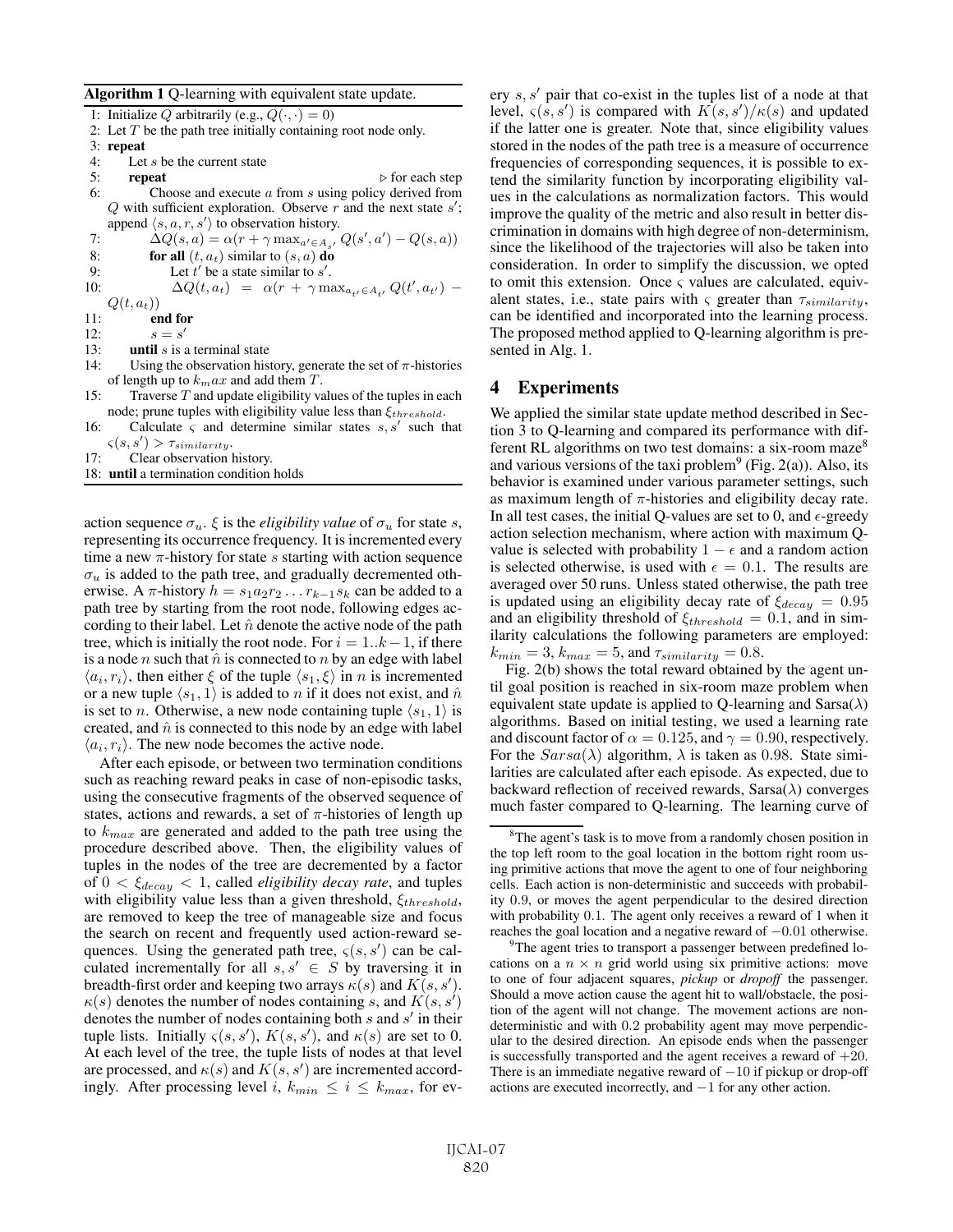

Figure 2: (a) Six-room maze and  $5 \times 5$  Taxi problems, (b) Results for the six-room maze problem; Results for the (c)  $5 \times 5$ and (d)  $12 \times 12$  taxi problems; (e) Experience replay with the same number of state updates; Effect of  $\xi_{decay}$  and  $k_{min,max}$  on  $5 \times 5$  taxi problem: (f,h) Reward obtained, and (h,i) average size of the path tree.

Q-learning with equivalent state update indicates that, starting from early states of learning, the proposed method can effectively utilize state similarities and improve the performance considerably. Since convergence is attained in less than 20 episodes, the result obtained using  $Sarsa(\lambda)$  with equivalent state update is almost indistinguishable from that of Q-learning with equivalent state update.

The results of the corresponding experiments in  $5 \times 5$  taxi problem showing the total reward obtained by the agent is presented in Fig. 2(c). The initial position of the taxi agent, location of the passenger and its destination are selected randomly with uniform probability.  $\alpha$  is set to 0.05, and  $\lambda$  is taken as  $0.9$  in Sarsa $(\lambda)$  algorithm. State similarities are computed every 5 episodes starting from the  $20^{th}$  episode in order to let the agent gain experience for the initial path tree. Similar to the six-room maze problem,  $Sarsa(\lambda)$  learns faster than regular Q-learning. In SMDP Q-learning [Bradtke and Duff, 1994], in addition to primitive actions, the agent can select and execute hand-coded options, which move the agent from any position to one of predefined locations using minimum number of steps. Although SMDP Q-learning has a very steep learning curve in the initial stages, by utilizing abstractions and symmetries more effectively Q-learning with equivalent state update performs better in the long run. The learning curves of algorithms with equivalent state update reveals that the proposed method is successful in identifying similar states which leads to an early improvement in performance, which allows the agent to learn the task more efficiently. The results for the larger  $12 \times 12$  taxi problem presented in Fig. 2(d) demonstrate that the improvement becomes more evident as the complexity of the problem increases.

The proposed idea of using state similarities and then updating similar states leads to more state-action value, i.e., Qvalue, updates per experience. It is known that remembering past experiences and reprocessing them as if the agent repeatedly experienced what it has experienced before, which is called *experience replay* [Lin, 1992], speed up the learning process by accelerating the propagation of rewards. Experience replay also results in more updates per experience. In order to test whether the gain of the equivalent state update method in terms of learning speed is simply due to the fact that more Q-value updates are made or not, we compared its performance to experience replay using the same number of updates. The results obtained by applying both methods